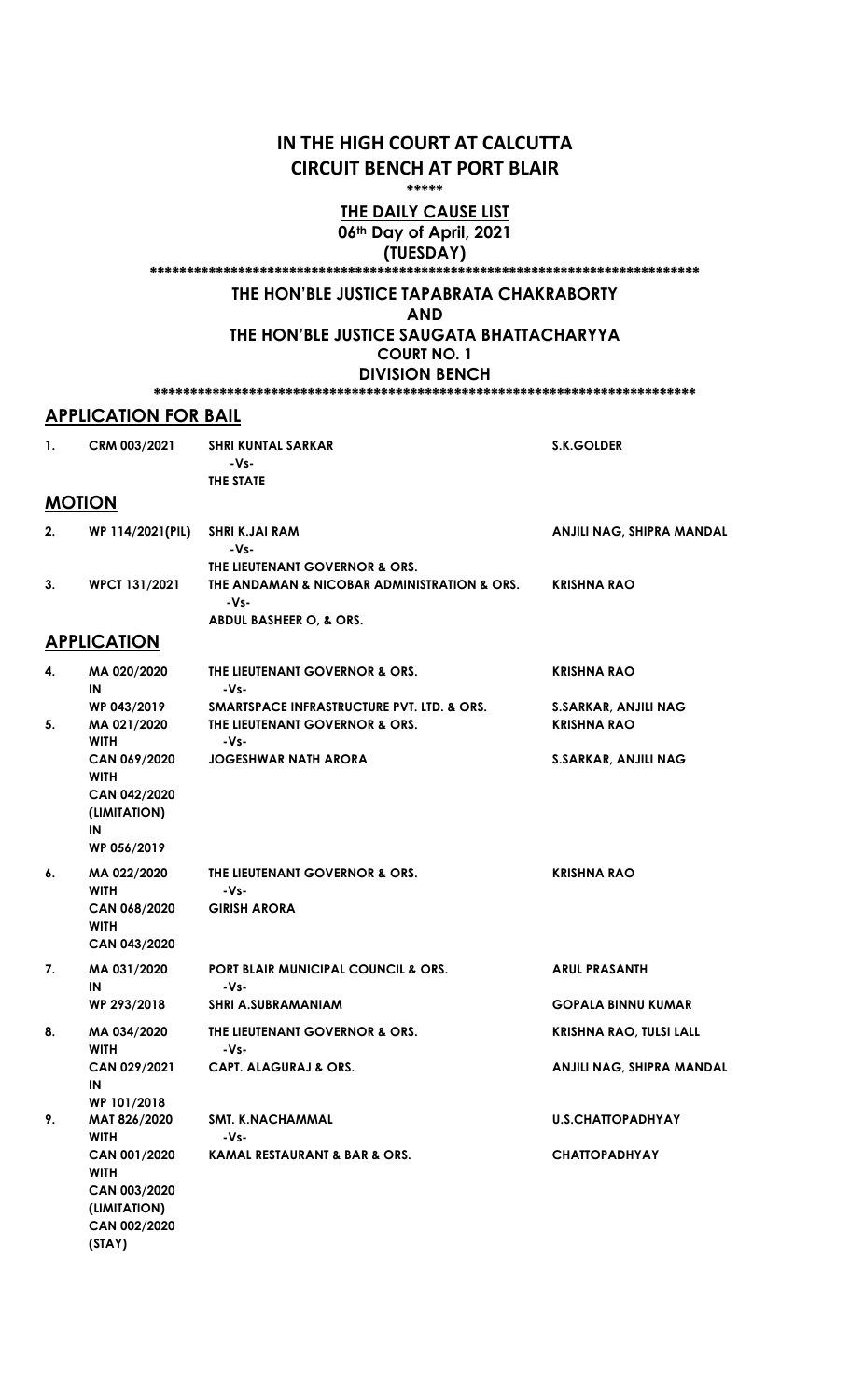| 10. | <b>CAN 047/2020</b><br><b>WITH</b>                                   | <b>SHRI NIL CHAND DAS</b><br>$-Vs-$                                   | <b>MANOJ PAUL, ANANDA HALDER</b> |
|-----|----------------------------------------------------------------------|-----------------------------------------------------------------------|----------------------------------|
|     | SAT 004/2020                                                         | SMT. SABITA MONDAL & ORS.                                             | <b>ABHIROOP CHAKRABORTY</b>      |
| 11. | CRA 004/2021<br><b>WITH</b>                                          | THE STATE<br>-Vs-                                                     | <b>KRISHNA RAO</b>               |
|     | <b>CRAN 010/2021</b><br><b>WITH</b><br>CRAN 011/2021<br>(LIMITATION) | DR. B.PRABHURAM                                                       |                                  |
| 12. | CAN 026/2021<br><b>WITH</b>                                          | M/S RCS INFRASTRUCTURE PVT. LTD & ANR.<br>$-Vs-$                      | <b>GOPALA BINNU KUMAR</b>        |
|     | MA 004/2021<br>IN<br>WP 026/2021                                     | ANDAMAN & NICOBAR STATE COOPERATIVE BANK<br><b>LIMITED &amp; ANR.</b> |                                  |
| 13. | MA 006/2021<br>IN                                                    | THE DIRECTOR GENERAL OF POLICE & ORS.<br>-Vs-                         | <b>KRISHNA RAO</b>               |
|     | WP 035/2019                                                          | <b>M/S A.R.MARINE WORKS</b>                                           |                                  |
| 14. | MA 007/2021<br><b>WITH</b>                                           | THE LIEUTENANT GOVERNOR & ANR.<br>$-Vs-$                              | <b>KRISHNA RAO</b>               |
|     | CAN 039/2021<br>(LIMITATION)<br>IN                                   | <b>SHRI NANI GOPAL DAS &amp; ANR.</b>                                 |                                  |
| 15. | WP 011/2021<br>MA 009/2021                                           | <b>SHRI KANNAN</b>                                                    | ANJILI NAG, SHIPRA MANDAL        |
|     | IN                                                                   | $-Vs-$                                                                |                                  |
|     | WP 063/2021                                                          | THE ADMINISTRATOR (LIEUTENANT GOVERNOR) & ORS.                        |                                  |
| 16. | MA 008/2021<br>IN                                                    | <b>SHRI DAMODAR PRASAD CHIRANIA</b><br>$-Vs-$                         | K.M.B.JAYAPAL, G.MINI            |
|     | WP 055/2020                                                          | ANDAMAN AND NICOBAR ADMINISTRATION & ANR.                             |                                  |

# **CONTEMPT PETITION**

| 17. | <b>CPAN 009/2021</b><br>IN                                                | <b>SHRI MATHEW JOSEPH</b><br>-Vs-                                                    | ANJILI NAG, SHIPRA MANDAL |
|-----|---------------------------------------------------------------------------|--------------------------------------------------------------------------------------|---------------------------|
|     | CAN 007/2018<br>IN                                                        | SHRI RAMESH KUMAR, TEHSILDAR                                                         |                           |
|     | MA 005/2018<br><b>FOR HEARING</b>                                         |                                                                                      |                           |
|     |                                                                           |                                                                                      |                           |
| 18. | CAN 008/2018<br>(STAY)<br><b>WITH</b><br>MA 006/2018<br>IN<br>WP 163/2016 | THE ANDAMAN & NICOBAR ADMINISTRATION & ORS.<br>-Vs-<br><b>SHRI SHYAMAL CHOWDHURY</b> | <b>KRISHNA RAO</b>        |
| 19. | CRA 001/2019                                                              | <b>BAIRUS KERKETTA</b><br>$-Vs-$                                                     | <b>D.ILANGO</b>           |
|     |                                                                           | THE STATE                                                                            | <b>KRISHNA RAO</b>        |
| 20. | <b>FMAT 004/2019</b>                                                      | THE EXECUTIVE ENGINEER<br>-Vs-                                                       | <b>KRISHNA RAO</b>        |
|     |                                                                           | <b>SHRI C.V.THOMAS</b>                                                               | <b>GOPALA BINNU KUMAR</b> |
| 21. | CRA 007/2019                                                              | THE STATE<br>-Vs-                                                                    | <b>S.C.MISHRA</b>         |
|     |                                                                           | <b>SHRI A.MOHAN @ VELU</b>                                                           | <b>R.P.GOBIND</b>         |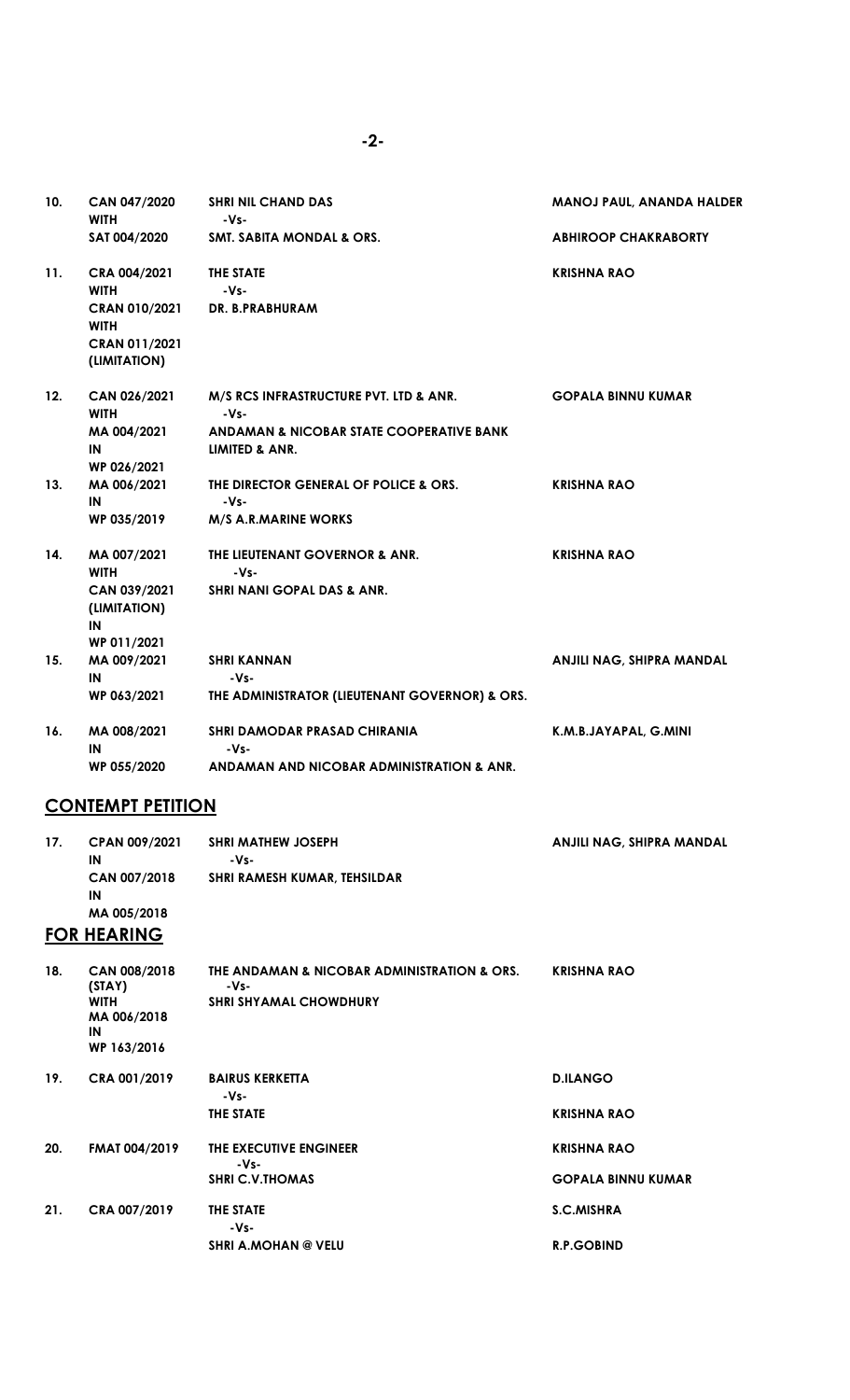| 22. | MA 008/2020<br>ΙN<br>WP 276/2019 | M/S SOORAJ TRADER & ANR.<br>-Vs-<br>THE ANDAMAN & NICOBAR ADMINISTRATION & ORS.         | <b>RAKESH KUMAR</b>                        |
|-----|----------------------------------|-----------------------------------------------------------------------------------------|--------------------------------------------|
| 23. | SAT 002/2021                     | SMT. M.RAMESHWARI & ORS.<br>-Vs-<br><b>SHRI K.KONDAIAH</b>                              | <b>ANJILI NAG</b>                          |
| 24. | FAT 001/2021                     | <b>SHRI RAM CHANDER</b><br>-Vs-<br><b>SMT. ANANTA</b>                                   | ANJILI NAG, SHIPRA MANDAL<br>K.M.B.JAYAPAL |
| 25. | MA 002/2021                      | <b>M/S SRISHAILA CONSTRUCTIONS PRIVATE LIMITED</b><br>-Vs-<br>THE UNION OF INDIA & ORS. | ANJILI NAG, SHIPRA MANDAL                  |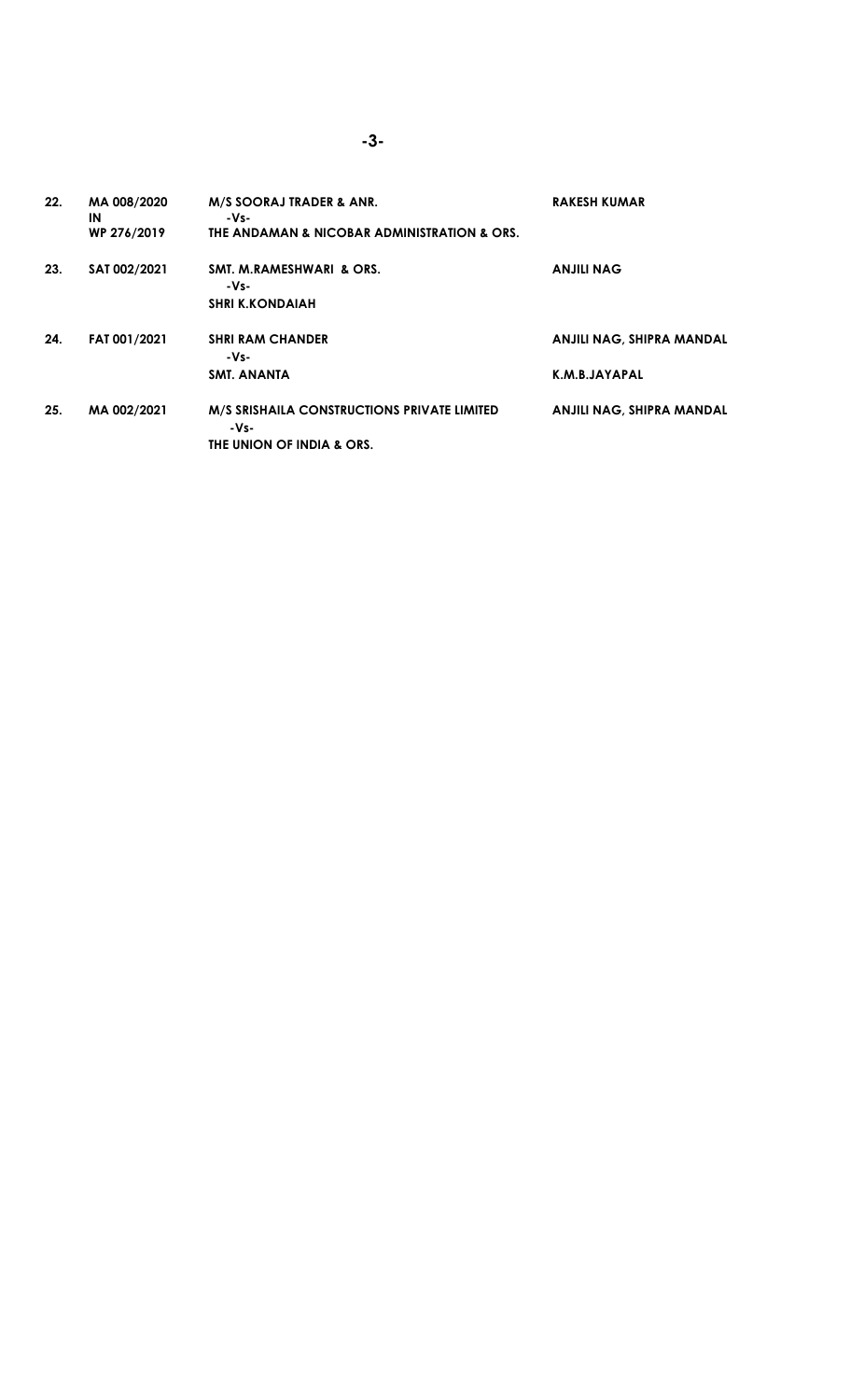## IN THE HIGH COURT AT CALCUTTA CIRCUIT BENCH AT PORT BLAIR

\*\*\*\*\*

## THE DAILY CAUSE LIST 06th Day of April, 2021 (TUESDAY)

\*\*\*\*\*\*\*\*\*\*\*\*\*\*\*\*\*\*\*\*\*\*\*\*\*\*\*\*\*\*\*\*\*\*\*\*\*\*\*\*\*\*\*\*\*\*\*\*\*\*\*\*\*\*\*\*\*\*\*\*\*\*\*\*\*\*\*\*\*\*\*\*\*\*\*\*\*\*\*\*\*

### THE HON'BLE JUSTICE TAPABRATA CHAKRABORTY COURT NO. I

SINGLE BENCH

#### \*\*\*\*\*\*\*\*\*\*\*\*\*\*\*\*\*\*\*\*\*\*\*\*\*\*\*\*\*\*\*\*\*\*\*\*\*\*\*\*\*\*\*\*\*\*\*\*\*\*\*\*\*\*\*\*\*\*\*\*\*\*\*\*\*\*\*\*\*\*\*\*\*\*\*\*\*\*\*\*\*

### MOTION

| 1.  | WP 076/2020   | <b>SHRI JOHN WESLEY</b><br>-Vs-                 | <b>K.VIJAY KUMAR</b>      |
|-----|---------------|-------------------------------------------------|---------------------------|
|     |               | THE ANDAMAN & NICOBAR ADMINISTRATION & ORS.     | <b>KRISHNA RAO</b>        |
| 2.  | WP 094/2020   | <b>SHRI JOHN EKKA &amp; ORS.</b><br>-Vs-        | <b>GOPALA BINNU KUMAR</b> |
|     |               | THE UNION OF INDIA & ORS.                       | <b>KRISHNA RAO</b>        |
| 3.  | WP 096/2020   | <b>SHRI P.VAIKUNTA RAO</b><br>-Vs-              | <b>GOPALA BINNU KUMAR</b> |
|     |               | THE UNION OF INDIA & ORS.                       | <b>KRISHNA RAO</b>        |
| 4.  | WP 107/2020   | THE EXECUTIVE ENGINEER<br>-Vs-                  | <b>KRISHNA RAO</b>        |
|     | <b>WITH</b>   | <b>SMT. S.MANOHARI &amp; ORS.</b>               |                           |
|     | WP 117/2020   | SMT. S.MANOHARI & ORS.<br>-Vs-                  | <b>GOPALA BINNU KUMAR</b> |
|     |               | THE EXECUTIVE ENGINEER, PBND, APWD              |                           |
| 5.  | WP 121/2020   | <b>SMT. SHOBANA KUMARI</b><br>-Vs-              | <b>GOPALA BINNU KUMAR</b> |
|     |               | THE LIEUTENANT GOVERNOR & ORS.                  | <b>KRISHNA RAO</b>        |
| 6.  | WP 145/2020   | M/S DIAGNOSTIC SOLUTIONS & ANR.                 | <b>RAKESH PAL GOBIND</b>  |
|     |               | -Vs-<br>THE LIEUTENANT GOVERNOR & ORS.          | <b>KRISHNA RAO</b>        |
| 7.  | WP 079/2021   | <b>SHRI B.PAPA RAO</b><br>-Vs-                  | ANJILI NAG, SHIPRA MANDAL |
|     |               | THE TEHSILDAR, PORT BLAIR TEHSIL & ANR.         | <b>KRISHNA RAO</b>        |
| 8.  | WP-A 091/2021 | V.M.KUNJAMOO<br>-Vs-                            | <b>S.AJITH PRASAD</b>     |
|     |               | THE ANDAMAN & NICOBAR ADMINISTRATION & ORS.     |                           |
| 9.  | WP 104/2021   | SMT. M.VELLAIAMMAL<br>-Vs-                      | <b>R.ARUL PETER</b>       |
|     |               | THE ANDAMAN & NICOBAR ADMINISTRATION & ORS.     |                           |
| 10. | WP 112/2021   | <b>SHRI NARAYAN MONDAL</b><br>-Vs-              | A.S.KUMAR                 |
|     |               | THE ANDAMAN AND NICOBAR ADMINISTRATION & ORS.   |                           |
| 11. | CO 007/2021   | <b>SHRI GYAN KISHEN &amp; ORS.</b><br>$-Vs-$    | N.A.KHAN                  |
|     |               | <b>SMT. RITA DEVI &amp; ORS.</b>                |                           |
| 12. | CO 006/2021   | <b>SHRI ABDUL ALEEM</b><br>-Vs-                 | N.A.KHAN                  |
|     |               | <b>SHRI P.K.SATHYAN</b>                         |                           |
|     |               |                                                 |                           |
| 13. | WP-A 117/2021 | <b>SHRI FRANCIS KISPOTTA &amp; ORS.</b><br>-Vs- | K.M.B.JAYAPAL, G.MINI     |
|     |               | THE ANDAMAN & NICOBAR ADMINISTRATION & ORS.     |                           |
| 14. | WP-A 118/2021 | <b>SHRI POULUS ANAND</b><br>-Vs-                | K.M.B.JAYAPAL, G.MINI     |
|     |               | THE ANDAMAN & NICOBAR ADMINISTRATION & ORS.     |                           |
|     |               |                                                 |                           |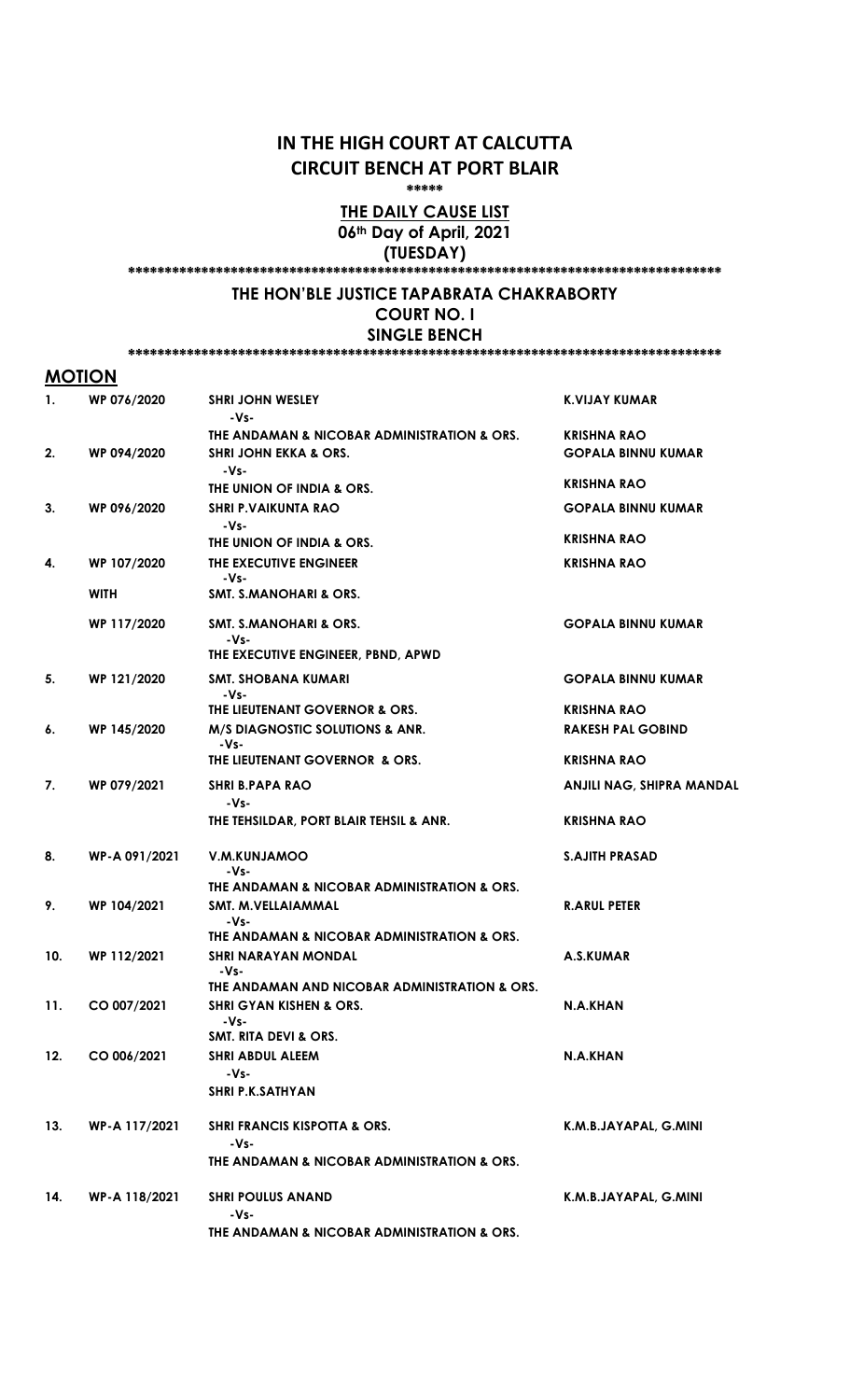| WP-A 119/2021 | <b>SHRI LORENCE MINJ</b><br>-Vs-              | K.M.B.JAYAPAL, G.MINI    |
|---------------|-----------------------------------------------|--------------------------|
|               | THE ANDAMAN & NICOBAR ADMINISTRATION & ORS.   |                          |
| WP-A 120/2021 | <b>SHRI DOMINIC BARLA</b><br>-Vs-             | K.M.B.JAYAPAL, G.MINI    |
|               | THE ANDAMAN & NICOBAR ADMINISTRATION & ORS.   |                          |
| WP-A 121/2021 | <b>SMT. SUSANTI TIRKEY &amp; ORS.</b><br>-Vs- | K.M.B.JAYAPAL, G.MINI    |
|               | THE ANDAMAN & NICOBAR ADMINISTRATION & ORS.   |                          |
| WP 125/2021   | <b>SMT. SUKRI DEVI &amp; ORS.</b>             | ARUN S.KUMAR, B.S.BURMAN |
|               | THE TEHSILDAR & ANR.                          |                          |
|               |                                               | -Vs-                     |

# **APPLICATION**

| 19. | <b>CRAN 027/2019</b><br><b>WITH</b>                        | THE STATE<br>-Vs-                                                                  | <b>KRISHNA RAO</b>                                      |
|-----|------------------------------------------------------------|------------------------------------------------------------------------------------|---------------------------------------------------------|
|     | CRA 014/2019                                               | <b>SHRI A.JOSEMON</b>                                                              | <b>G.BINNU KUMAR</b>                                    |
| 20. | <b>FMAT 005/2020</b><br><b>WITH</b><br><b>CAN 054/2020</b> | M/S NEW INDIA ASSURANCE CO LTD.<br>-Vs-<br><b>SHRI RAJA SEKHAR &amp; ORS.</b>      | N.A.KHAN                                                |
|     |                                                            |                                                                                    |                                                         |
| 21. | RVW 102/2020<br><b>WITH</b>                                | THE UNION OF INDIA & ORS.<br>-Vs-                                                  | <b>ARUL PRASANTH</b>                                    |
|     | CAN 038/2021                                               | ANDAMAN PLANTATION & DEVELOPMENT<br><b>CORPORATION PRIVATE LIMITED</b>             | RAJA BASU CHOUDHURY, ASIF HUSSAIN JYOTI<br><b>SINGH</b> |
| 22. | AP 005/2021                                                | M/S T.T.TRADING COMPANY & ANR.<br>-Vs-<br>THE ANDAMAN AND NICOBAR ADMINISTRATION & | ANJILI NAG, SHIPRA MANDAL                               |
|     |                                                            | ANR.                                                                               |                                                         |

# **CONTEMPT PETITION**

| 23. | <b>CPAN 006/2021</b><br><b>WITH</b>       | SMT. S.SULATHA<br>-Vs-                                                                       | <b>GOPALA BINNU KUMAR</b>        |
|-----|-------------------------------------------|----------------------------------------------------------------------------------------------|----------------------------------|
|     | WP 301/2017                               | THE SECRETARY, PORT BLAIR MUNICIPAL COUNCIL & ANR. ARUL PRASANTH, K.M.B.JAYAPAL              |                                  |
| 24. | <b>CPAN 008/2021</b><br>IN<br>WP 209/2018 | <b>SHRI K.R.SURESH KUMAR</b><br>-Vs-<br><b>SHRI UDIT PRAKASH &amp; ANR.</b>                  | <b>ARUN S.KUMAR</b>              |
| 25. | CPAN 011/2021<br>IN<br>WP 914/2010        | <b>SHRI DAVINDER PAL SINGH</b><br>-Vs-<br>SHRI SANJEEV MITAL, THE SECRETARY (REVENUE) & ANR. | <b>ANJILI NAG, SHIPRA MANDAL</b> |
|     | <b>FOR ORDER</b>                          |                                                                                              |                                  |
| 26. | CRR 009/2019                              | <b>SHRI A.MUKHTIAR ALI</b><br>-Vs-                                                           | A.S.ZINU                         |
|     |                                           | <b>SHRI MOHAMMED ANSARY &amp; ANR.</b>                                                       | <b>G.BINNU KUMAR</b>             |

| 27. | FMA 001/2020 | ARPITA GHOSH                       | KRISHNA RAO |
|-----|--------------|------------------------------------|-------------|
|     |              | -Vs-                               |             |
|     |              | <b>SHRI SHIV PRASAD &amp; ANR.</b> | S.C.MISHRA  |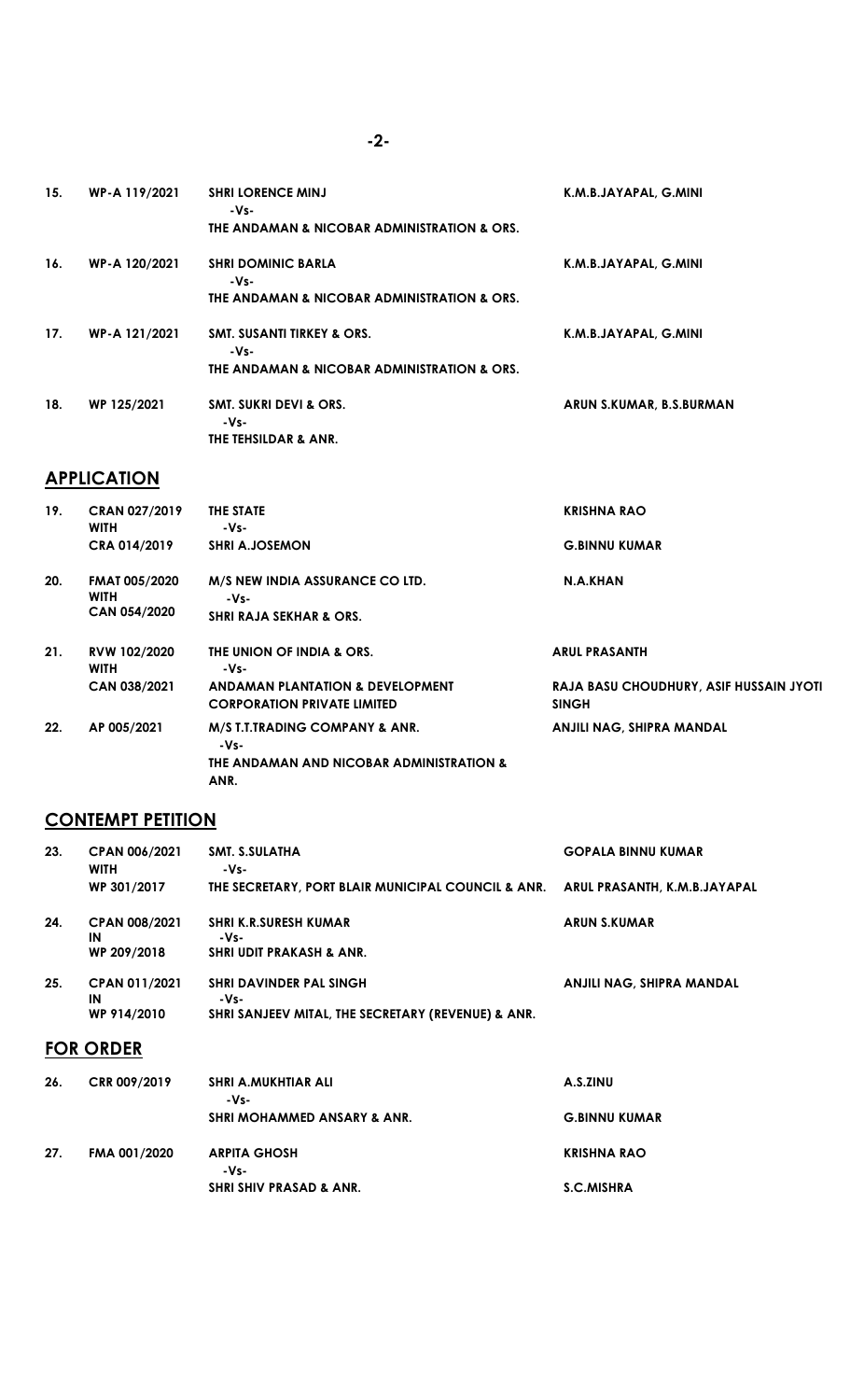ANJILI NAG, SHIPRA MANDAL

28. WP 149/2020 M/S T.T.TRADING COMPANY & ANR.

 -Vs-THE ANDAMAN & NICOBAR ADMINISTRATION & ORS. ARUL PRASANTH

## FOR HEARING

|     | <u>i villeaminv</u>                 |                                                      |                                        |
|-----|-------------------------------------|------------------------------------------------------|----------------------------------------|
| 29. | <b>CRAN 001/2017</b><br><b>WITH</b> | THE STATE (CBI)<br>-Vs-                              | <b>R.P.GOBIND</b>                      |
|     | CRR 001/2017<br><b>WITH</b>         | SHRI NEWAZESH ALI                                    | A.PRASANTH, D.KABIR                    |
|     | CRR 017/2018                        | THE STATE (CBI)<br>-Vs-                              | <b>RAKESH PAL GOBIND</b>               |
|     | <b>WITH</b>                         | <b>SHRI MAN MOHAN SINGH</b>                          | <b>MOHD. TABRAIZ</b>                   |
|     | CRR 018/2018                        | THE STATE (CBI)<br>-Vs-                              | <b>RAKESH PAL GOBIND</b>               |
|     | <b>WITH</b>                         | <b>SHRI PUSHPA RAJU</b>                              |                                        |
|     | CRR 019/2018                        | THE STATE (CBI)<br>-Vs-<br>SHRI THOMAS HERENZ & ORS. | <b>RAKESH PAL GOBIND</b>               |
|     | CRA 001/2017                        |                                                      |                                        |
| 30. |                                     | <b>SHRI K.ESWAR RAO</b><br>$-Vs-$                    | <b>ROSHAN GEORGE</b>                   |
|     |                                     | <b>SHRI K.G.SAM KUTTY</b>                            | A.K.CHAKRABORTY                        |
| 31. | CRA 006/2018                        | THE STATE<br>$-Vs-$                                  | <b>KRISHNA RAO</b>                     |
|     |                                     | <b>SHRI SANDEEP KUMAR</b>                            | <b>GOPALA BINNU KUMAR</b>              |
| 32. | WP 063/2018<br><b>WITH</b>          | M/S PANKAJ ENTERPRISES & ANR.<br>-Vs-                | <b>RAJINDER SINGH, TAPAN KUMAR DAS</b> |
|     | CAN 030/2021                        | THE ANDAMAN & NICOBAR ADMINISTRATION & ORS.          | <b>ANJILI NAG</b>                      |
| 33. | WP 178/2018                         | <b>SMT. P.RENU</b><br>-Vs-                           | <b>D.C.KABIR</b>                       |
|     |                                     | THE STATE BANK OF INDIA & ORS.                       | <b>ANJILI NAG</b>                      |
| 34. | WP 282/2018                         | <b>VANVIKAS EMPLOYEES ASSOCIATION &amp; ORS.</b>     | <b>GOPALA BINNU KUMAR</b>              |
|     |                                     | -Vs-<br>THE MINISTRY OF HOME AFFAIRS & ORS.          | <b>TULSI LALL, TASNEEM</b>             |
| 35. | CRA 003/2019                        | THE STATE<br>-Vs-                                    | A.S.ZINU                               |
|     |                                     | SHRI A.MAHESHWAR RAO & ORS.                          | <b>ANJILI NAG, G.BINNU KUMAR</b>       |
| 36. | CRA 012/2019                        | <b>SHRI PRADEEP HALDER</b><br>-Vs-                   | <b>D.ILANGO, R.PRADEEP</b>             |
|     |                                     | <b>THE STATE</b>                                     | <b>KRISHNA RAO</b>                     |
| 37. | CRR 013/2019                        | SMT. B.RAJALAXMI & ANR.<br>$-Vs-$                    | ARUL PRASANTH, DOLLY SARKAR            |
|     |                                     | <b>SHRI K.M.RAMESH</b>                               | D.ILANGO, ANJILI NAG, SHIPRA MANDAL    |
| 38. | CRR 031/2019                        | <b>SHRI MOHD, ASIF</b><br>-Vs-                       | <b>KRISHNA RAO</b>                     |
|     |                                     | <b>MUBASHIRA</b>                                     | <b>BABITA DAS</b>                      |
| 39. | SA 001/2019                         | <b>SHRI USMAN ALI &amp; ORS.</b><br>-Vs-             | N.A.KHAN                               |
|     | <b>WITH</b>                         | SMT. CHAMPA DEVI & ORS.                              | K.M.B.JAYAPAL, G.MINI, SABRINA BEGUM   |
|     | SA 002/2019                         | <b>SHRI USMAN ALI &amp; ORS.</b>                     | N.A.KHAN                               |
|     | <b>WITH</b>                         | -Vs-                                                 |                                        |
|     | CAN 034/2021<br><b>WITH</b>         | <b>SMT. CHAMPA DEVI &amp; ORS.</b>                   | K.M.B.JAYAPAL, G.MINI, SABRINA BEGUM   |
|     | CAN 035/2021<br><b>WITH</b>         |                                                      |                                        |
|     | CAN 036/2021                        |                                                      |                                        |
| 40. | SA 004/2019                         | SHRI JAI NARAYAN SINGH<br>-Vs-                       | K.M.B.JAYAPAL, G.MINI                  |
|     |                                     | <b>SHRI BADRUDDIN &amp; ORS.</b>                     | N.A.KHAN                               |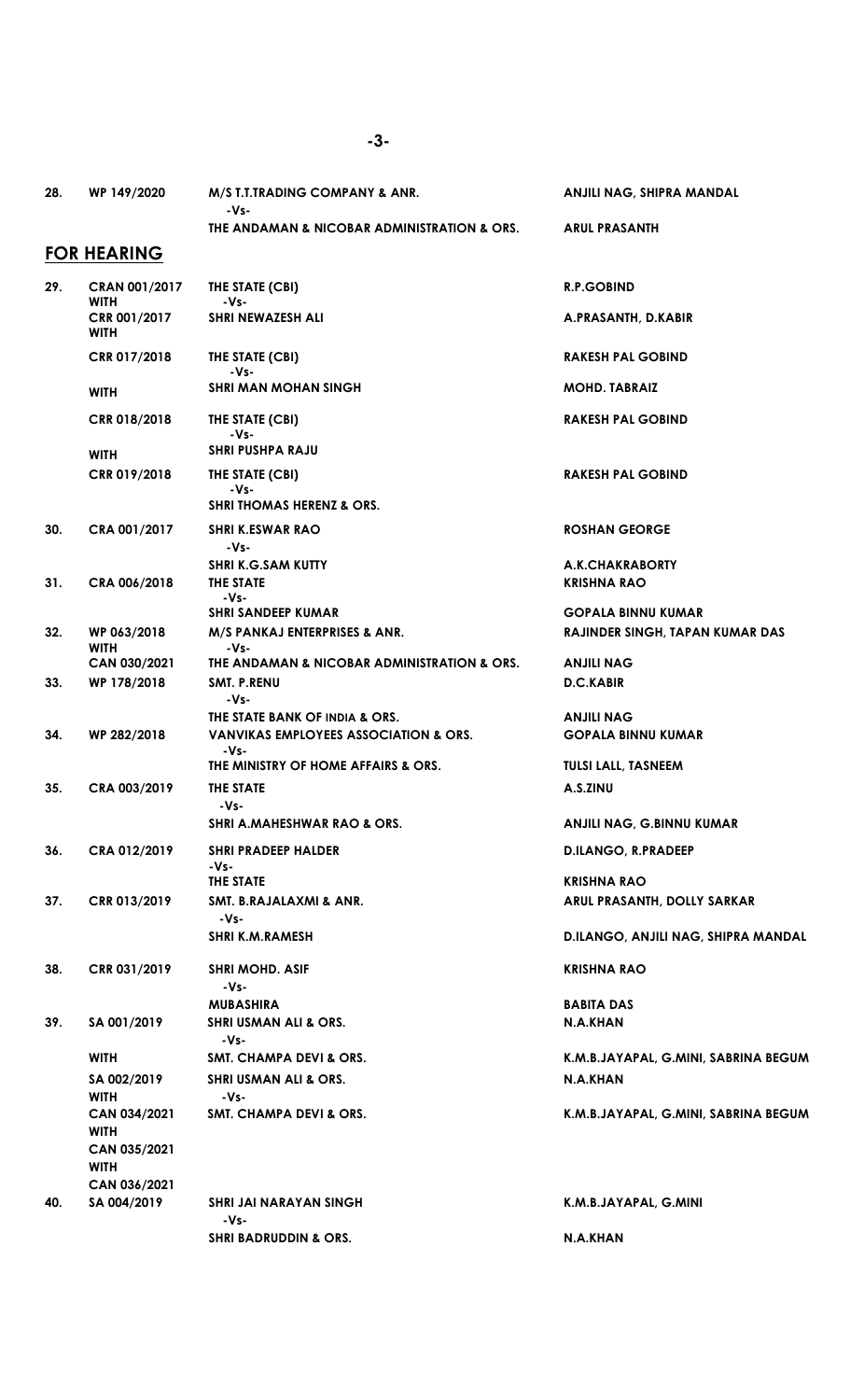| 41. | CAN 119/2019<br>(SIAY)      | SHRI AJIT RANJAN SAOJAL<br>-Vs-                                                     | <b>ANANDA HALDER</b>                                      |
|-----|-----------------------------|-------------------------------------------------------------------------------------|-----------------------------------------------------------|
|     | <b>WITH</b><br>SAT 011/2019 | <b>SMT. SANDHYA RANI SAOJAL &amp; ORS.</b>                                          | <b>ARUL PRASANTH</b>                                      |
| 42. | WP 203/2019                 | THE DIVISIONAL FOREST OFFICER, MAYABUNDER<br>-Vs-                                   | <b>KRISHNA RAO</b>                                        |
|     | <b>WITH</b>                 | <b>SHRI BIRSA KINDO</b>                                                             | <b>GOPALA BINNU KUMAR</b>                                 |
|     | WP 173/2019                 | <b>SHRI BIRSA KINDO</b><br>-Vs-                                                     | <b>GOPALA BINNU KUMAR</b>                                 |
|     |                             | THE DIVISIONAL FOREST OFFICER, MAYABUNDER                                           | <b>KRISHNA RAO</b>                                        |
| 43. | WP 226/2019                 | ANDAMANS TIMBER INDUSTRIES LIMITED<br>-Vs-                                          | K.M.B.JAYAPAL, G.MINI                                     |
|     |                             | THE CHIEF SECRETARY & ORS.                                                          | <b>KRISHNA RAO</b>                                        |
| 44. | WP 238/2019                 | SMT. PRIYA MINJ                                                                     | K.M.B.JAYAPAL, G.MINI                                     |
|     |                             | -Vs-<br>THE ANDAMAN & NICOBAR ADMINISTRATION & ANR.                                 | <b>MOHD. TABRAIZ</b>                                      |
| 45. | WP 243/2019                 | <b>SHRI KARTICK &amp; ORS.</b><br>-Vs-                                              | ANJILI NAG, SHIPRA MANDAL                                 |
|     |                             | THE LIEUTENANT GOVERNOR & ORS.                                                      | KRISHNA RAO                                               |
| 46. | WP 248/2019                 | <b>SHRI V.ARUMUGAM</b><br>-Vs-                                                      | <b>GOPALA BINNU KUMAR</b>                                 |
|     |                             | THE HON'BLE LT. GOVERNOR & ORS.                                                     | <b>KRISHNA RAO</b>                                        |
| 47. | WP 267/2019                 | THE GENERAL MANAGER, ANIIDCO LTD.<br>-Vs-                                           | <b>ANJILI NAG, R.PRADEEP</b>                              |
|     |                             | <b>SHRI Y.JOHN &amp; ORS.</b>                                                       | <b>G.BINNU KUMAR</b>                                      |
| 48. | WP 287/2019                 | <b>ISLAND TRAVELS PVT. LTD.</b><br>-Vs-                                             | D.C.KABIR, S.AJITH PRASAD                                 |
| 49. | WP 289/2019                 | THE ANDAMAN & NICOBAR ADMINISTRATION & ORS.<br>YOHANNAN SAJEEVAN & ANR.<br>-Vs-     | <b>KRISHNA RAO, ANJILI NAG</b><br><b>DEEP CHAIM KABIR</b> |
|     |                             | ANDAMAN & NICOBAR ADMINISTRATION & ORS.                                             |                                                           |
| 50. | WP 329/2019                 | <b>TOURIST WORKERS UNION &amp; ANR.</b><br>-Vs-                                     | <b>GOPALA BINNU KUMAR</b>                                 |
| 51. | CAN 012/2020                | THE ANDAMAN & NICOBAR ADMINISTRATION & ORS.<br><b>M.T.SAIDU &amp; ORS.</b>          | <b>KRISHNA RAO, ANJILI NAG</b><br><b>K.VIJAY KUMAR</b>    |
|     | <b>WITH</b><br>SAT 001/2020 | $-Vs-$<br>M/s. ANDAMAN TIMBER INDUSTRIES LIMITED & ANR                              | K.M.B.JAYAPAL                                             |
| 52. | WP 034/2020                 | <b>SMT. REBA MONDAL</b>                                                             | <b>ANANDA HALDER</b>                                      |
|     |                             | $-Vs-$                                                                              |                                                           |
|     |                             | THE UNION OF INDIA & ORS.                                                           | <b>KRISHNA RAO</b>                                        |
| 53. | WP 090/2020                 | <b>SHRI S.SHANMUGANATHAN</b><br>-Vs-                                                | <b>GOPALA BINNU KUMAR</b>                                 |
|     |                             | ANDAMAN NICOBAR ISLANDS INTEGRATED<br>DEVELOPMENT CORPORATION LTD. (ANIIDCO) & ANR. | <b>ANJILI NAG</b>                                         |
| 54. | WP 139/2020                 | SMT. RITA SIL<br>-Vs-                                                               | ANJILI NAG, SHIPRA MANDAL                                 |
|     | <b>WITH</b>                 | THE ADMINISTRATOR (LIEUTENANT GOVERNOR) & ORS.                                      | <b>ARUL PRASANTH</b>                                      |
|     | WPA 1817/2021               | SMT. RITA SIL<br>$-Vs-$                                                             | <b>ANJILI NAG</b>                                         |
|     |                             | THE ADMINISTRATOR (LIEUTENANT GOVERNOR) & ORS.                                      | <b>ARUL PRASANTH</b>                                      |
| 55. | WPA 8463/2020               | <b>SHRI V.RAVICHANDRAN &amp; ANR.</b><br>$-Vs-$<br>THE LIEUTENANT GOVERNOR & ORS.   | <b>GOPALA BINNU KUMAR</b><br>KRISHNA RAO, A.K.MANDAL      |
| 56. | WP-A 9864/2020              | <b>SHRI SANIYA SUBASH</b>                                                           | <b>GOPALA BINNU KUMAR</b>                                 |
|     |                             | -Vs-                                                                                |                                                           |
|     |                             | <b>NATIONAL MEDICAL COMMISSION &amp; ORS.</b>                                       | <b>KRISHNA RAO, TASNEEM</b>                               |
| 57. | WP 044/2021                 | SMT. ASHA, ASSISTANT ENGINEER-I<br>$-Vs-$                                           | <b>RAJINDER SINGH, T.K.DAS</b>                            |
|     |                             | THE LIEUTENANT GOVERNOR & ORS.                                                      | KRISHNA RAO, K.VIJAY KUMAR                                |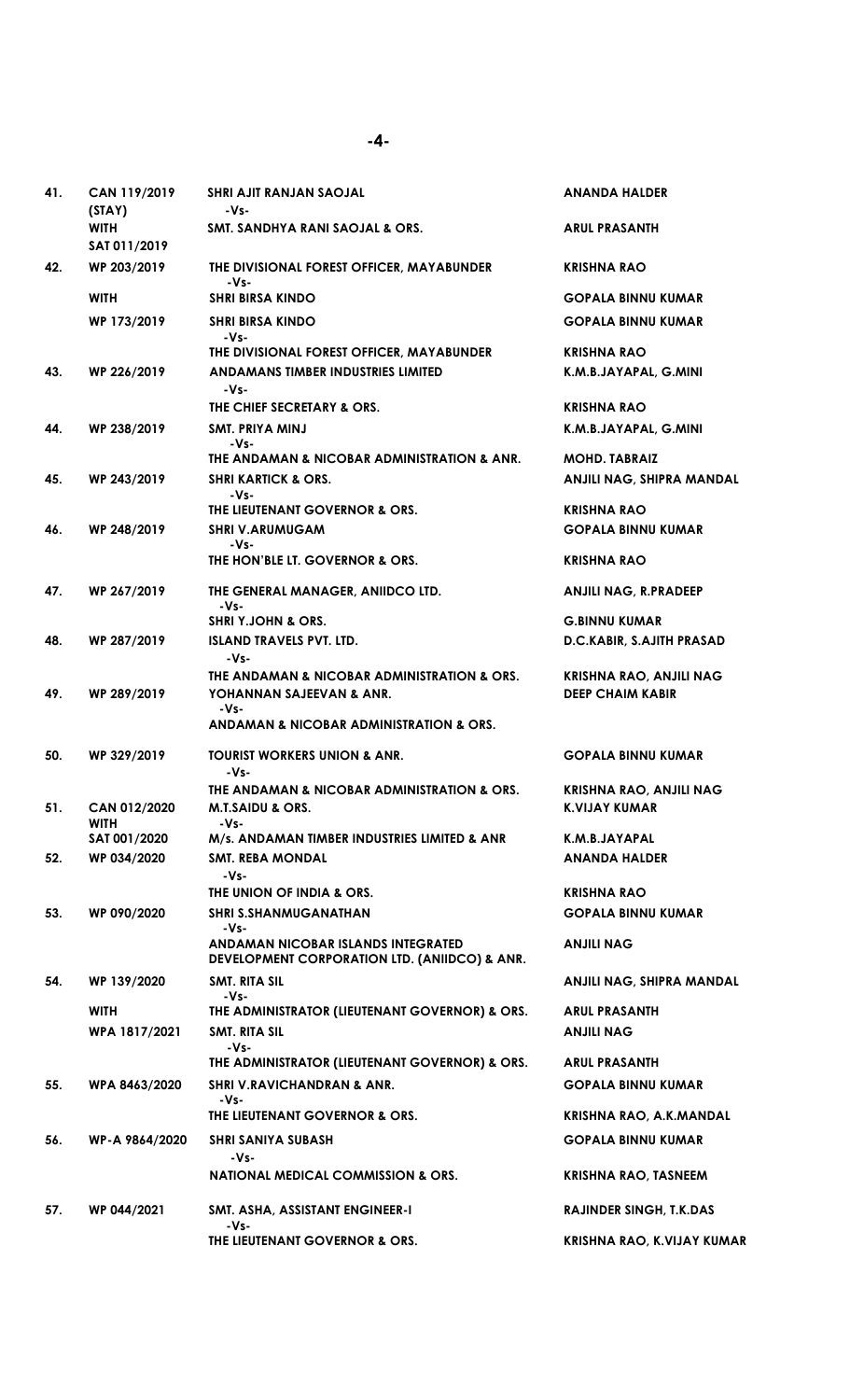## IN THE HIGH COURT AT CALCUTTA CIRCUIT BENCH AT PORT BLAIR

\*\*\*\*\*

## THE DAILY CAUSE LIST 06<sup>th</sup> Day of April, 2021 (TUESDAY)

\*\*\*\*\*\*\*\*\*\*\*\*\*\*\*\*\*\*\*\*\*\*\*\*\*\*\*\*\*\*\*\*\*\*\*\*\*\*\*\*\*\*\*\*\*\*\*\*\*\*\*\*\*\*\*\*\*\*\*\*\*\*\*\*\*\*\*\*\*\*\*\*\*\*\*\*\*\*\*\*\*

## THE HON'BLE JUSTICE SAUGATA BHATTACHARYYA COURT NO. II

SINGLE BENCH \*\*\*\*\*\*\*\*\*\*\*\*\*\*\*\*\*\*\*\*\*\*\*\*\*\*\*\*\*\*\*\*\*\*\*\*\*\*\*\*\*\*\*\*\*\*\*\*\*\*\*\*\*\*\*\*\*\*\*\*\*\*\*\*\*\*\*\*\*\*\*\*\*\*\*\*\*\*\*\*\*

## **MOTION**

| 1.  | WP 233/2019<br><b>WITH</b>                  | <b>SHRI SHUBHAM RAJ</b><br>-Vs-                                                | ANJILI NAG, SHIPRA MANDAL                       |
|-----|---------------------------------------------|--------------------------------------------------------------------------------|-------------------------------------------------|
|     | CAN 085/2020<br><b>WITH</b><br>CAN 016/2021 | THE MEDICAL COUNCIL OF INDIA & ORS.                                            | MOHD. TABRAIZ, TASNEEM                          |
| 2.  | WP 058/2020                                 | <b>SHRI SANJEET ROY</b><br>-Vs-                                                | K.M.B.JAYAPAL, G.MINI                           |
| 3.  | WP 095/2020                                 | THE ANDAMAN & NICOBAR ADMINISTRATION & ORS.<br><b>SMT. ANITA XESS</b>          | <b>KRISHNA RAO</b><br><b>GOPALA BINNU KUMAR</b> |
|     |                                             | $-Vs-$<br>THE UNION OF INDIA & ORS.                                            | <b>KRISHNA RAO</b>                              |
| 4.  | WP 097/2020                                 | <b>SHRI P.YADAVA RAO</b><br>-Vs-                                               | <b>GOPALA BINNU KUMAR</b>                       |
|     |                                             | THE UNION OF INDIA & ORS.                                                      | <b>KRISHNA RAO</b>                              |
| 5.  | WP 116/2020                                 | <b>BIJLI KAAMGAR UNION &amp; ANR.</b><br>-Vs-                                  | <b>GOPALA BINNU KUMAR</b>                       |
| 6.  | WP 123/2020                                 | THE HON'BLE LIEUTENANT GOVERNOR & ORS.<br><b>SHRI M.KRISHNAN</b>               | <b>KRISHNA RAO</b><br><b>MOHD. TABRAIZ</b>      |
|     |                                             | -Vs-<br>THE LIEUTENANT GOVERNOR & ORS.                                         | <b>ARUL PRASANTH</b>                            |
| 7.  | WPA 9283/2020                               | <b>SMT. RITHI SINGH &amp;ORS.</b><br>$-Vs-$                                    | <b>ANJILI NAG</b>                               |
|     |                                             | THE LIEUTENANT GOVERNOR & ORS.                                                 | <b>KRISHNA RAO, A.K.MANDAL</b>                  |
| 8.  | WP 111/2021                                 | <b>SMT. POULINA KUJUR</b><br>-Vs-                                              | <b>K.SABIR</b>                                  |
|     |                                             | THE LIEUTENANT GOVERNOR & ORS.                                                 |                                                 |
| 9.  | WP 115/2021                                 | <b>SHRI ABDUL GAFFAR &amp; ORS</b><br>$-Vs-$<br>THE LIEUTENANT GOVERNOR & ORS. | ANJILI NAG, SHIPRA MANDAL                       |
|     |                                             |                                                                                |                                                 |
| 10. | WP-A 122/2021                               | <b>SHRI MATEL MINJ &amp; ANR.</b><br>-Vs-                                      | K.M.B.JAYAPAL, G.MINI                           |
|     |                                             | THE ANDAMAN & NICOBAR ADMINISTRATION & ORS.                                    |                                                 |
| 11. | WP-A 123/2021                               | <b>SHRI MANGAL GURIA &amp; ANR.</b><br>-Vs-                                    | K.M.B.JAYAPAL, G.MINI                           |
|     |                                             | THE ANDAMAN & NICOBAR ADMINISTRATION & ORS.                                    |                                                 |
| 12. | WP-A 126/2021                               | SMT. PAVITRA KUMARI<br>-Vs-                                                    | K.M.B.JAYAPAL, G.MINI                           |
|     |                                             | THE ANDAMAN & NICOBAR ADMINISTRATION & ORS.                                    |                                                 |
| 13. | WP 127/2021                                 | <b>SHRI R.DILLESWAR RAO</b><br>-Vs-                                            | <b>S.GLORIA MARY</b>                            |
|     |                                             | THE HON'BLE LIEUTENANT GOVERNOR & ORS.                                         |                                                 |
| 14. | WP 128/2021                                 | <b>SHRI G.BHASKAR &amp; ANR.</b><br>-Vs-                                       | ANJILI NAG, SHIPRA MANDAL                       |
|     |                                             | THE LIEUTENANT GOVERNO (ADMINISTRATOR) & ORS.                                  |                                                 |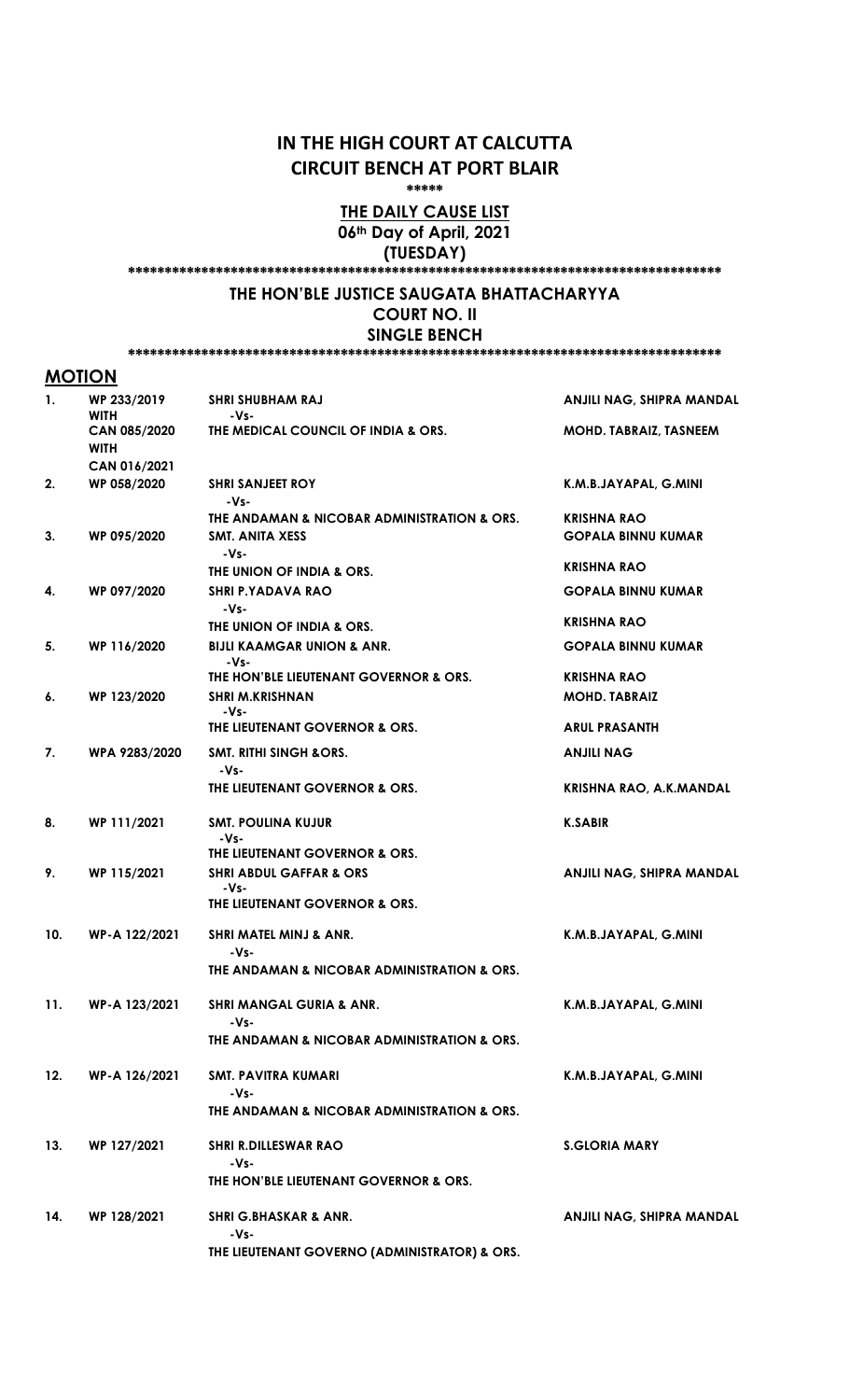| 15.                      | WP 130/2021                     | SHRI S.NIJU<br>-Vs-                                                                                               | ARUN S.KUMAR                                                                                           |  |  |  |  |
|--------------------------|---------------------------------|-------------------------------------------------------------------------------------------------------------------|--------------------------------------------------------------------------------------------------------|--|--|--|--|
|                          |                                 | THE SECRETARY, STATE TRANSPORT AUTHORITY & ORS.                                                                   |                                                                                                        |  |  |  |  |
| <b>CONTEMPT PETITION</b> |                                 |                                                                                                                   |                                                                                                        |  |  |  |  |
| 16.                      | CPAN 004/2021<br>ΙN             | AVIS ISLAND COCONUT PLANTATION COOPERATIVE<br>SOCIETY LTD.                                                        | ANJILI NAG                                                                                             |  |  |  |  |
|                          | WP 464/2017                     | -Vs-<br><b>MS. NITIKA PAWAR &amp; ANR.</b>                                                                        | <b>KRISHNA RAO</b>                                                                                     |  |  |  |  |
| 17.                      | <b>CPAN 010/2021</b><br>ΙN      | THE ANDAMAN AND NICOBAR ADMINISTRATION & ORS.<br>-Vs-                                                             | <b>MAHESHWAR LALL</b>                                                                                  |  |  |  |  |
|                          | WP 061/2020<br><b>FOR ORDER</b> | PROF. GURMEET SINGH, VICE CHANCELLOR & ORS.                                                                       |                                                                                                        |  |  |  |  |
| 18.                      | WP 050/2020                     | SMT. SUBHASHINI                                                                                                   | <b>R.ARUL PETER, S.C.MISHRA</b>                                                                        |  |  |  |  |
|                          |                                 | -Vs-<br>THE UNION OF INDIA & ORS.                                                                                 | R.P.GOBIND, M.P.KAMARAJ                                                                                |  |  |  |  |
| 19.                      | WP-A 9309/2020                  | RDS PROJECT LIMITED & ANR.<br>-Vs-                                                                                | PHIROZE EDULJI, R.BHATTACHARYA                                                                         |  |  |  |  |
|                          |                                 | UNION OF INDIA & ORS.                                                                                             | ARUL PRASANTH, A.NAG, T.LALL                                                                           |  |  |  |  |
|                          | <b>COMPANY MATTER</b>           |                                                                                                                   |                                                                                                        |  |  |  |  |
| 20.                      | WP 5758(W)/2020<br><b>WITH</b>  | SHRI PRASHANTH RAJESH<br>-Vs-                                                                                     | SOMESH KUMAR GHOSH                                                                                     |  |  |  |  |
|                          | CAN 3734/2020                   | UNION OF INDIA & ANR.                                                                                             |                                                                                                        |  |  |  |  |
| 21.                      | WP 5800(W)/2020<br><b>WITH</b>  | <b>PULAPARTHY RAMESH</b><br>-Vs-                                                                                  | SOMESH KUMAR GHOSH                                                                                     |  |  |  |  |
|                          | CAN 3806/2020                   | UNION OF INDIA & ANR.                                                                                             |                                                                                                        |  |  |  |  |
| 22.                      | WP 5865(W)/2020<br><b>WITH</b>  | <b>PULAPARTHY SURESH</b><br>-Vs-                                                                                  | SOMESH KUMAR GHOSH                                                                                     |  |  |  |  |
|                          | CAN 3946/2020                   | UNION OF INDIA & ANR.                                                                                             |                                                                                                        |  |  |  |  |
|                          | <b>FOR HEARING</b>              |                                                                                                                   |                                                                                                        |  |  |  |  |
| 23.                      | WP 009/2018                     | <b>SHRI P.SUNDARA RAO</b><br>-Vs-                                                                                 | <b>GOPALA BINNU KUMAR</b>                                                                              |  |  |  |  |
|                          |                                 | THE LT. GOVERNOR & ORS.                                                                                           | <b>S.C.MISHRA</b>                                                                                      |  |  |  |  |
| 24.                      | WP 171/2018                     | <b>MULTIPLE AGENCIES PRIVATE LIMITED &amp; ANR.</b><br>-Vs-                                                       | R.P.GOBIND                                                                                             |  |  |  |  |
|                          |                                 | ANDAMAN STATE COOPERATIVE BANK LIMITED & ORS.                                                                     | MOHD. TABRAIZ, KRISHNA RAO                                                                             |  |  |  |  |
| 25.                      | WP 236/2018                     | <b>EXECUTIVE ENGINEER, CONSTRUCTION DIVISION-II,</b><br><b>APWD</b><br>-Vs-                                       | <b>KRISHNA RAO</b>                                                                                     |  |  |  |  |
|                          |                                 | <b>SHRI S.PRABHAKARAN &amp; ORS.</b>                                                                              | <b>G.BINNU KUMAR</b>                                                                                   |  |  |  |  |
| 26.                      | WP 283/2018                     | <b>VANVIKAS EMPLOYEES ASSOCIATION &amp; ORS.</b><br>-Vs-                                                          | <b>GOPALA BINNU KUMAR</b>                                                                              |  |  |  |  |
|                          |                                 | THE MINISTRY OF HOME AFFAIRS & ORS.                                                                               | TULSI LALL, KRISHNA RAO, TASNEEM                                                                       |  |  |  |  |
| 27.                      | WP 094/2019                     | ANDAMAN PLANTATIONS AND DEVELOPMENT<br><b>CORPORATION PRIVATE LIMITED &amp; ANR.</b>                              | RAJA BASU CHOUDHARY, SHYAMALI<br><b>GANGULY, DEEPAK JAIN, ASIF HUSSAIN</b>                             |  |  |  |  |
|                          | <b>WITH</b>                     | -Vs-                                                                                                              |                                                                                                        |  |  |  |  |
|                          | WP 095/2019                     | THE UNION OF INDIA & ORS.<br>ANDAMAN PLANTATIONS AND DEVELOPMENT<br><b>CORPORATION PRIVATE LIMITED &amp; ANR.</b> | D.C.KABIR, ARUL PRASANTH<br>RAJA BASU CHOUDHARY, SHYAMALI<br><b>GANGULY, DEEPAK JAIN, ASIF HUSSAIN</b> |  |  |  |  |

D.C.KABIR, ARUL PRASANTH

-Vs-

THE UNION OF INDIA & ORS.'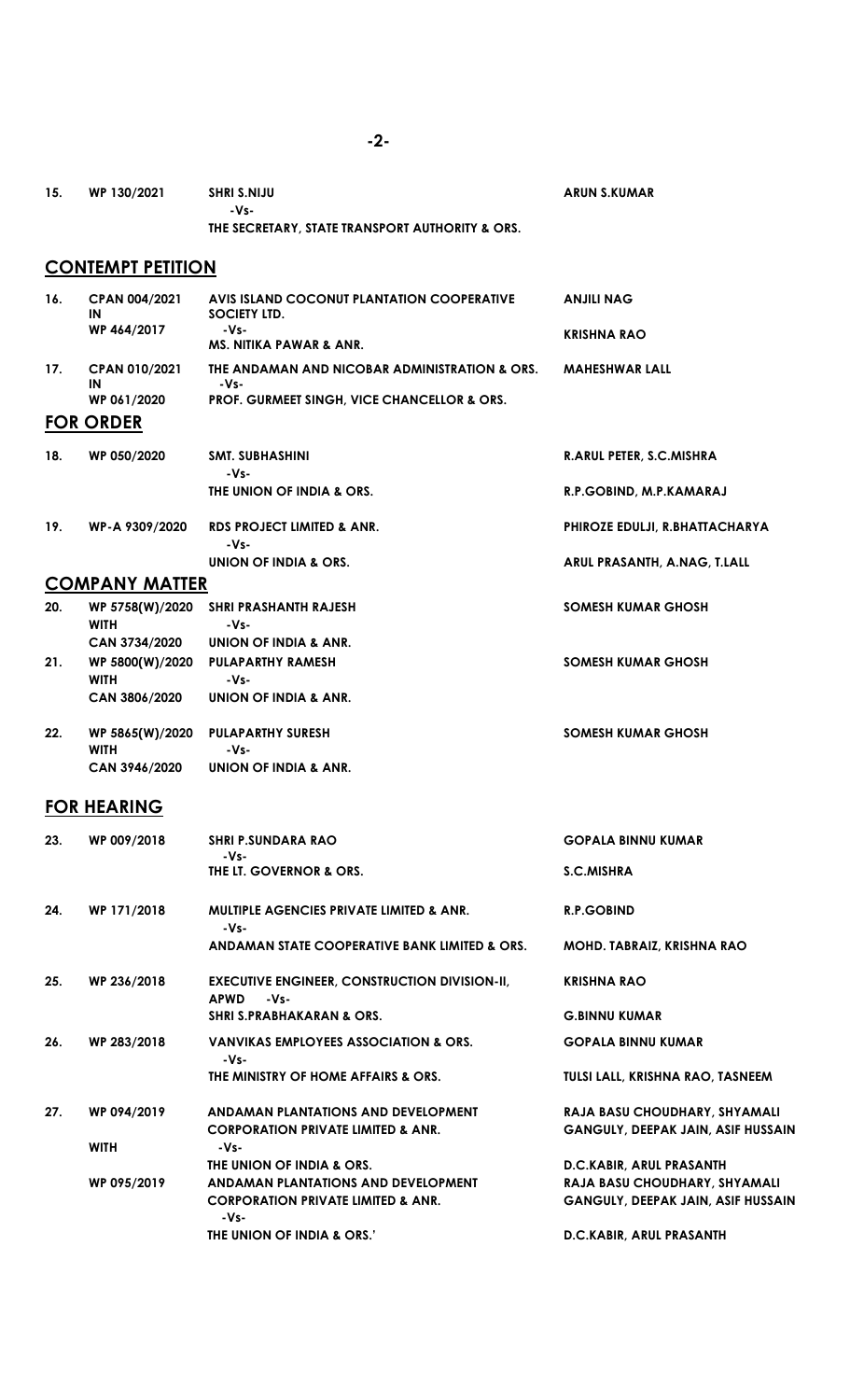| 28. | WP 101/2019 | M/S ANDAMAN BUBBLES & ORS.<br>$-Vs-$                                                           | ANJILI NAG, P.MUNDA, SHIPRA MANDAL                     |
|-----|-------------|------------------------------------------------------------------------------------------------|--------------------------------------------------------|
|     |             | THE LIEUTENANT GOVERNOR & ORS.                                                                 | <b>KRISHNA RAO</b>                                     |
| 29. | WP 113/2019 | <b>SHRI K.RAJESH</b><br>-Vs-                                                                   | <b>GOPALA BINNU KUMAR</b>                              |
|     | <b>WITH</b> | THE HON'BLE LT. GOVERNOR & ORS.                                                                | <b>KRISHNA RAO</b>                                     |
|     | WP 116/2019 | <b>SHRI LINGA RAJU</b><br>-Vs-                                                                 | <b>GOPALA BINNU KUMAR</b>                              |
|     | <b>WITH</b> | THE HON'BLE LT. GOVERNOR & ORS.                                                                | <b>KRISHNA RAO</b>                                     |
|     | WP 118/2019 | <b>SMT. ARATI MONDAL</b><br>-Vs-                                                               | <b>GOPALA BINNU KUMAR</b>                              |
|     | <b>WITH</b> | THE HON'BLE LT. GOVERNOR & ORS.                                                                | <b>KRISHNA RAO</b>                                     |
|     | WP 115/2019 | SMT. V.LAXMI KANTA<br>-Vs-                                                                     | <b>GOPALA BINNU KUMAR</b>                              |
|     | <b>WITH</b> | THE HON'BLE LT. GOVERNOR & ORS.                                                                | <b>KRISHNA RAO</b>                                     |
|     | WP 119/2019 | SMT. VIJAY LAXMI<br>-Vs-                                                                       | <b>GOPALA BINNU KUMAR</b>                              |
|     |             | THE HON'BLE LT. GOVERNOR & ORS.                                                                | <b>KRISHNA RAO</b>                                     |
| 30. | WP 150/2019 | <b>SHRI UTTAM SHIL @ UTTAM SEAL &amp; ORS.</b><br>-Vs-                                         | ANJILI NAG, SHIPRA MANDAL                              |
|     | <b>WITH</b> | THE LIEUTENANT GOVERNOR & ORS.                                                                 | <b>KRISHNA RAO</b>                                     |
|     | WP 003/2019 | <b>SMT.SHYNI JOSE</b><br>-Vs-                                                                  | ANJILI NAG, SHIPRA MANDAL                              |
|     | <b>WITH</b> | THE LIEUTENANT GOVERNOR & ORS.                                                                 | <b>KRISHNA RAO</b>                                     |
|     | WP 009/2019 | <b>SHRI T.SHANMUGAM &amp; ORS.</b><br>-Vs-                                                     | ANJILI NAG, SHIPRA MANDAL                              |
|     |             | THE LIEUTENANT GOVERNOR & ORS.                                                                 | <b>KRISHNA RAO</b>                                     |
| 31. | WP 174/2019 | SMT. N.MANIMEKALAI & ANR.<br>-Vs-                                                              | <b>GOPALA BINNU KUMAR</b>                              |
|     | <b>WITH</b> | THE KAMARAJ ENGLISH MEDIUM SCHOOL                                                              | M.P.KAMARAJ                                            |
|     | WP 231/2019 | THE SECRETARY, KAMARAJ ENGLISH MEDIUM SCHOOL<br>$-Vs-$                                         | <b>M.P.KAMARAJ</b>                                     |
|     |             | SMT. N.MANIMEKALAI (EX-CLERK) & ANR.                                                           | <b>GOPALA BINNU KUMAR</b>                              |
| 32. | WP 179/2019 | SMT. SELVI K.NATHAN<br>-Vs-                                                                    | K.M.B.JAYAPAL, G.MINI                                  |
|     |             | THE ANDAMAN & NICOBAR ADMINISTRATION & ORS.                                                    | <b>KRISHNA RAO, S.GANGULY</b>                          |
| 33. | WP 200/2019 | <b>M/S NEW BHARAT ENGINEERING WORKS</b><br>-Vs-<br>THE ANDAMAN & NICOBAR ADMINISTRATION & ORS. | DEEP CHAIM KABIR, S.AJITH PRASAD<br><b>KRISHNA RAO</b> |
| 34. | WP 206/2019 | <b>SHRI SUDEEP RAI SHARMA</b><br>-Vs-                                                          | <b>GOPALA BINNU KUMAR</b>                              |
|     |             | THE UNION OF INDIA & ORS.                                                                      | <b>S.GANGULY</b>                                       |
| 35. | WP 227/2019 | <b>SHRI A.MURGESAN &amp; ORS.</b><br>-Vs-                                                      | R.P.GOBIND, A.VENKATESH, P.MENON                       |
|     | <b>WITH</b> | THE UNION OF INDIA & ORS.                                                                      | <b>TULSI LALL</b>                                      |
|     | WP 152/2019 | <b>SHRI.ALOK KUMAR DAS &amp; ORS.</b><br>$-VS-$                                                | RAKESH PAL GOBIND, P.MENON, A. VENKATESH               |
|     |             | THE UNION OF INDIA & ORS.                                                                      | TULSI LALL, TASNEEM, V.D.SIVABALAN                     |
| 36. | WP 241/2019 | THE EXECUTIVE ENGINEER (NACD)<br>-Vs-                                                          | <b>M.TABRAIZ</b>                                       |
|     |             | <b>SMT. REKHA NAIR &amp; ORS.</b>                                                              | <b>GOPALA BINNU KUMAR</b>                              |

-3-